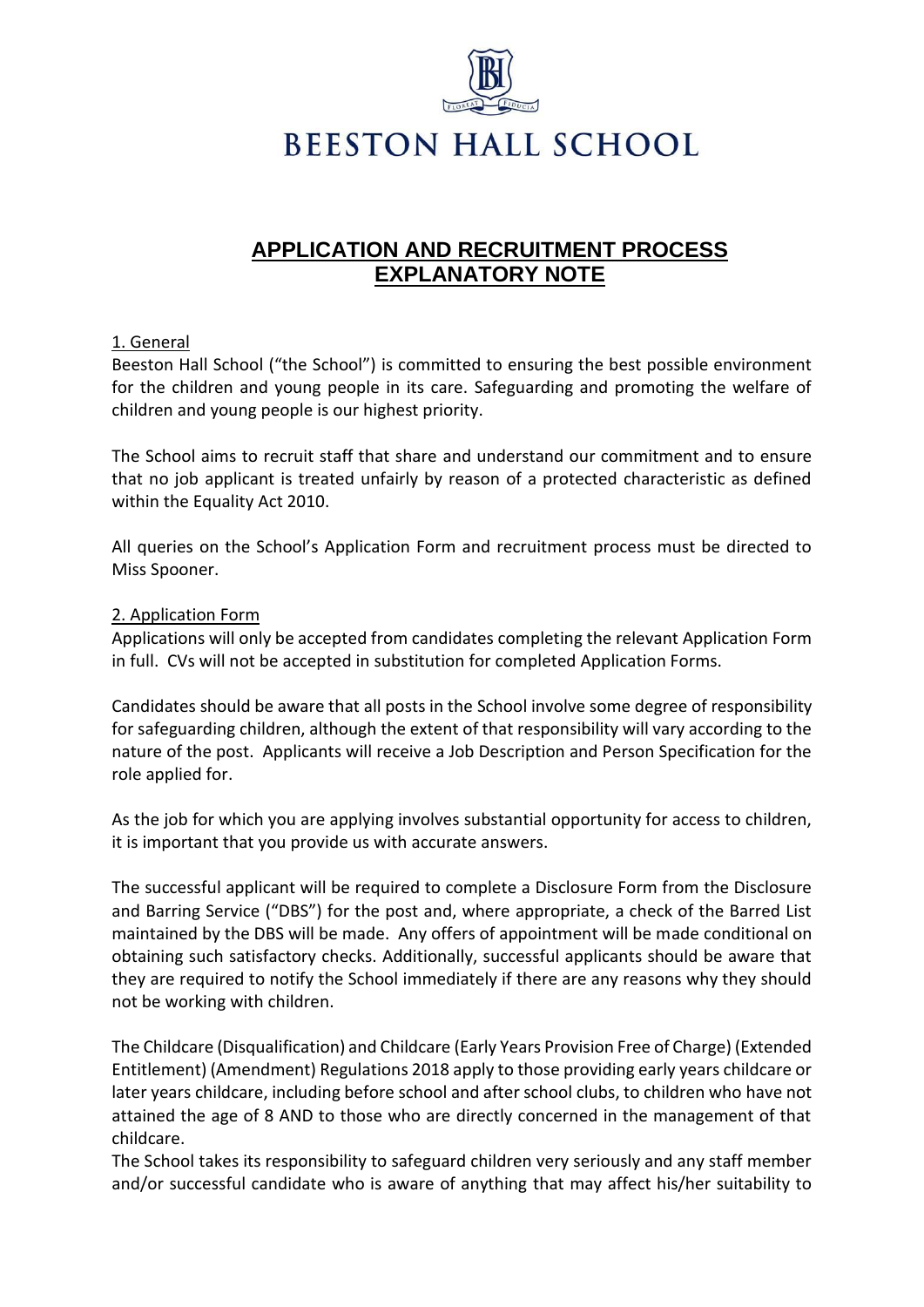work with children must notify Mr Leaver, the Designated Safeguarding Lead, immediately. This will include notification of any convictions, cautions, court orders, reprimands or warnings he/she may receive.

Staff and/or successful candidates who are disqualified from childcare or registration may apply to Ofsted for a waiver of disqualification. Such individuals may not be employed in the areas from which they are disqualified, or involved in the management of those settings, unless and until such waiver is confirmed. Please speak to the Headmaster for more details.

The School has a legal duty under section 26 of the Counter-Terrorism and Security Act 2015 to have 'due regard to the need to prevent people from being drawn into terrorism'. This is known at the Prevent duty. Schools are required to assess the risk of children being drawn into terrorism, including support for extremist ideas that are part of terrorist ideology. Accordingly, as part of the recruitment process, when an offer is made the offer will be subject to a Prevent duty risk assessment.

If you are currently working with children, on either a paid or voluntary basis, your current employer will be asked about disciplinary offences, including disciplinary offences relating to children or young persons (whether the disciplinary sanction is current or time expired), and whether you have been the subject of any child protection allegations or concerns and if so the outcome of any enquiry or disciplinary procedure.

If you are not currently working with children but have done so in the past, that previous employer will be asked about those issues. Where neither your current nor previous employment has involved working with children, your current employer will still be asked about your suitability to work with children. Where you have no previous employment history, we may request character references which may include references from your school or university.

You should be aware that provision of false information is an offence and could result in the application being rejected or summary dismissal if you have been appointed, and a possible referral to the police and/or DBS.

### 3. Invitation to Interview

Applicants will be short-listed according to the relevance and applicability of their professional attributes and personal qualities to the role. Short-listed applicants will then be invited to attend a formal interview at which his/her relevant skills and experience will be discussed in more detail.

For all formal interviews we will endeavour to have a panel of at least three people chaired by the Headmaster or another designated senior member of staff. The Chair of Governors should chair the panel for the Headmaster's appointment. The interviewers involved will be required to state any prior personal relationship or knowledge of any of the candidates and a judgement will be made by the Chair as to whether or not an interviewer should therefore withdraw from the panel. Should the Chair have a conflict of interest, the Vice Chair shall decide whether the Chair should withdraw from the panel.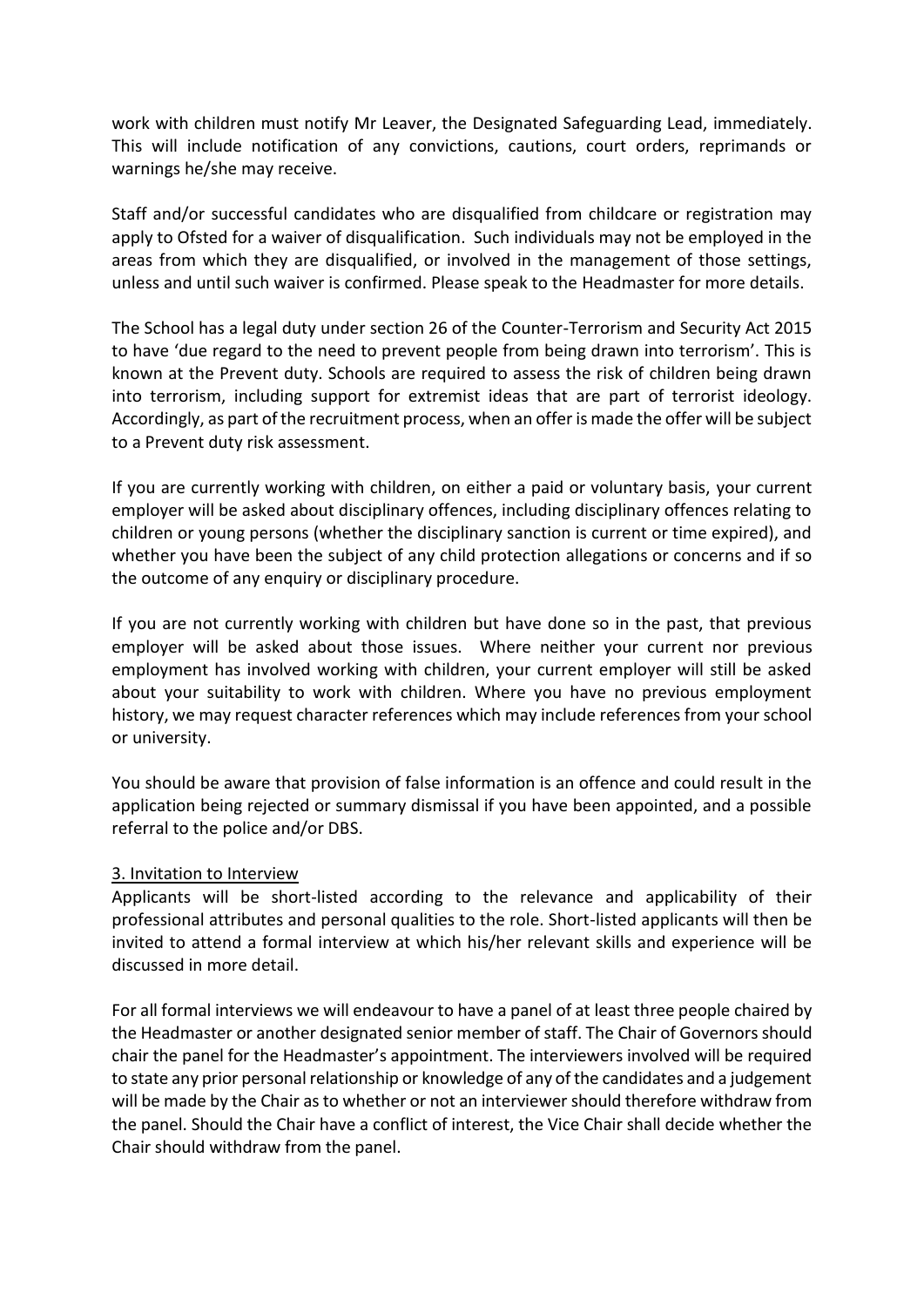The interview will be conducted in person and the areas which it will explore will include suitability to work with children.

All candidates invited to interview must bring documents confirming any educational and professional qualifications that are necessary or relevant for the post (e.g. the original or certified copy of certificates, diplomas etc). Where originals or certified copies are not available for the successful candidate, written confirmation of the relevant qualifications must be obtained by you from the awarding body.

All candidates invited to interview must also bring with them:

- 1. A current driving licence including a photograph and paper counterpart or a passport or a full birth certificate;
- 2. A utility bill or financial statement issued within the last three months showing the candidate's current name and address;
- 3. Where appropriate any documentation evidencing a change of name;
- 4. Where applicable, proof of entitlement to work and reside in the UK.

# **Please note that originals of the above are necessary. Photocopies or certified copies are not sufficient.**

Candidates with a disability who are invited to interview should inform the School of any necessary reasonable adjustments or arrangements to assist them in attending the interview.

# 4. Conditional Offer of Appointment: Pre-Appointment Checks Any offer to a successful candidate will be conditional upon:

- **1.** Receipt of at least two satisfactory references (if these have not already been received), including for internal appointments. All references should be provided by a senior person with appropriate authority, subject to the satisfaction of the School;
- **2.** Verification of identity and qualifications including, where appropriate, evidence of the right to work in the UK;
- **3.** A satisfactory enhanced DBS check and if appropriate, a check of the Barred List maintained by the DBS;
- **4.** For a candidate to be employed as a teacher, a check that that the candidate is not subject to a prohibition order issued by the Secretary of State or any sanction or restriction imposed (that remains current) by the historic General Teaching Council for England before its abolition in March 2012;
- **5.** Verification of professional qualifications, including, where applicable, any award of Qualified Teacher Status;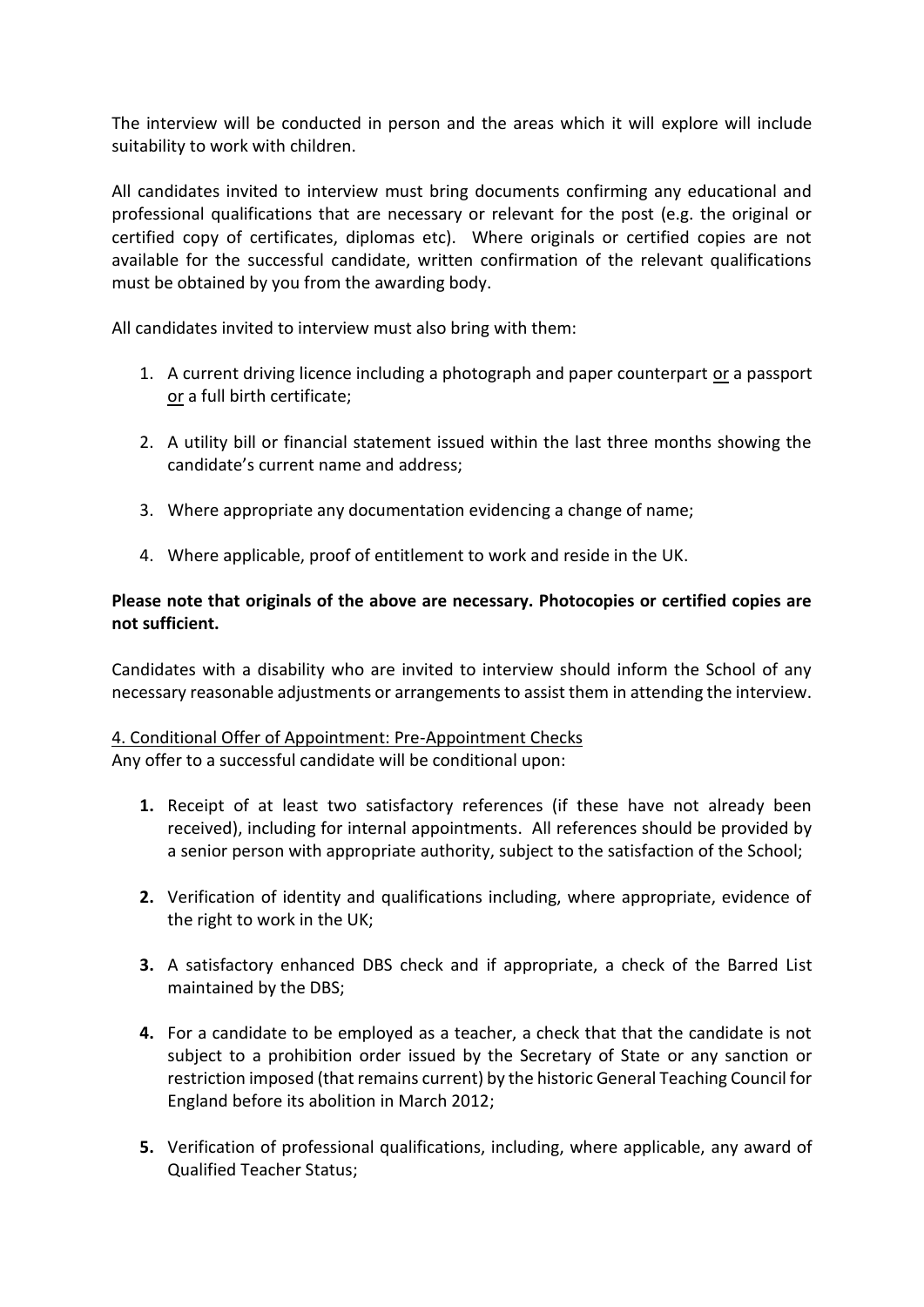- **6.** Verification of successful completion of a statutory induction period (for teaching posts – applies to those who obtained QTS after 7 May 1999), where relevant;
- **7.** Where the successful candidate has worked or been resident overseas, such checks and confirmations as the School may consider appropriate so that any relevant events that occurred outside the UK can be considered. *For an EEA teaching candidate,* this shall include the candidate providing the School with proof of his/her past conduct as a teacher in the form of a letter of professional standing from the professional regulating authority in the country in which s/he has worked.
- **8.** Evidence of satisfactory medical fitness;
- **9.** Confirmation from the candidate that they are not disqualified from providing childcare as set out in the statutory guidance "Disqualification under the Childcare Act 2006 (July 2018)".
- **10.** For a candidate to be employed into a senior management position as set out within the School's Recruitment, Selection and Disclosures Policy and Procedure, receipt of a signed "senior charity manager positions: automatic disqualification declaration" confirming that the candidate is not disqualified from acting in a senior management position for a charity in accordance with the automatic disqualification rules for charities;
- **11.** If you are undertaking a management role, a check that you have not been prohibited from participating in the management of independent schools.

It is the School's practice that a successful candidate must complete a pre-employment health questionnaire. The information contained in the questionnaire will then be held by the School in strictest confidence and used as set out in the School's Recruitment Privacy Notice and Data Protection Policy. This information will be reviewed against the Job Description and the Person Specification for the particular role, together with details of any other physical or mental requirements of the role i.e. proposed workload, extra-curricular activities, layout of the School etc.

The School is aware of its duties under the Equality Act 2010. No job offer will be withdrawn without first consulting with the applicant, considering medical evidence and considering reasonable adjustments.

### 5. References

We will seek the references referred to in section 4 above for all shortlisted candidates, including internal candidates and may approach previous employers for information to verify particular experience or qualifications, before interview. If you do not wish us to take up references in advance of the interview, please notify us at the time of submitting your application.